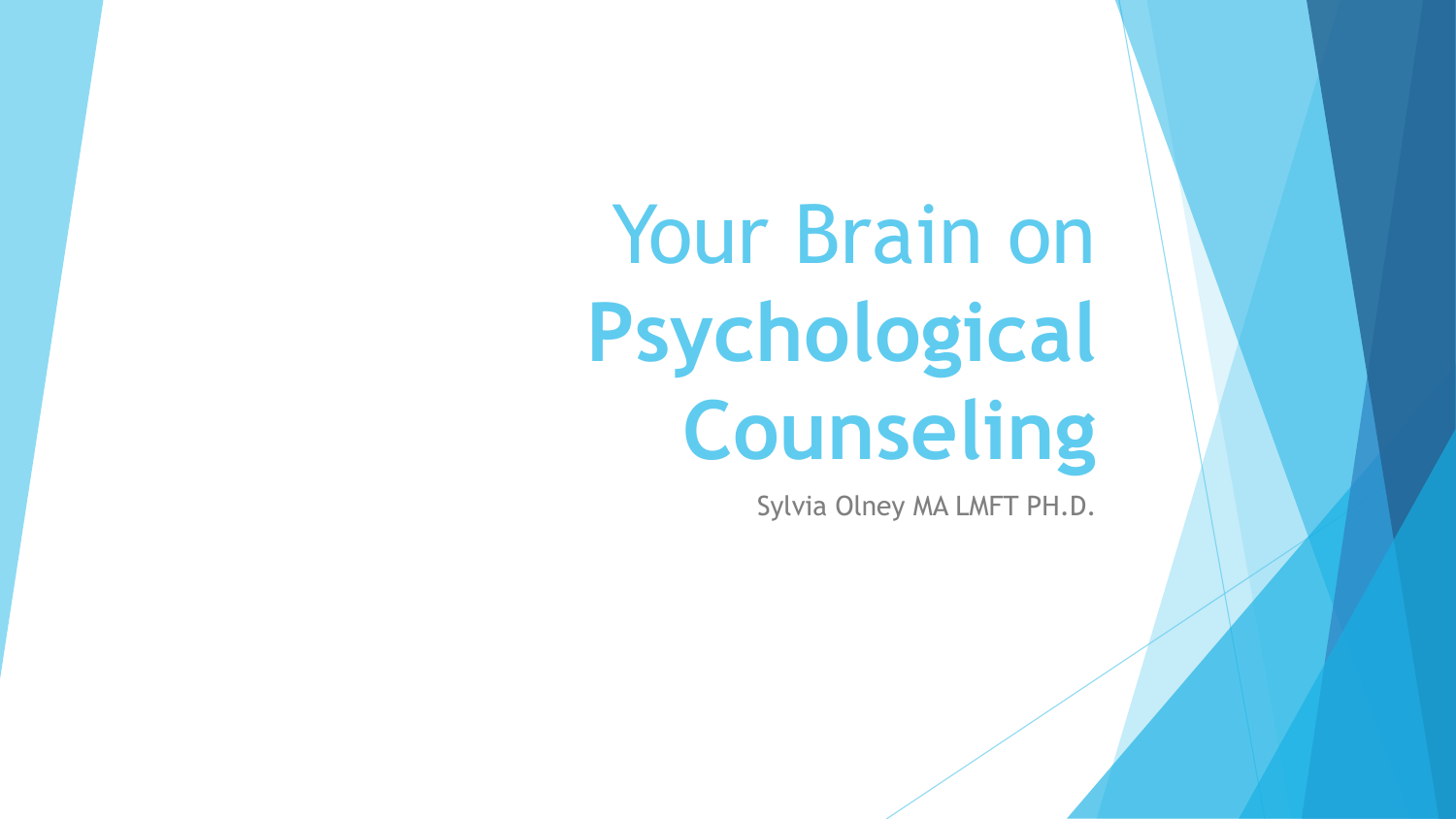## **Context**

- The human brain and body change constantly;
- **They are plastic, in the sense of** *responsive* to environmental conditions;
- including significantly to psychological meaning-making (See Dr. Norman Doidge, *The Brain that Changes Itself*, 2008);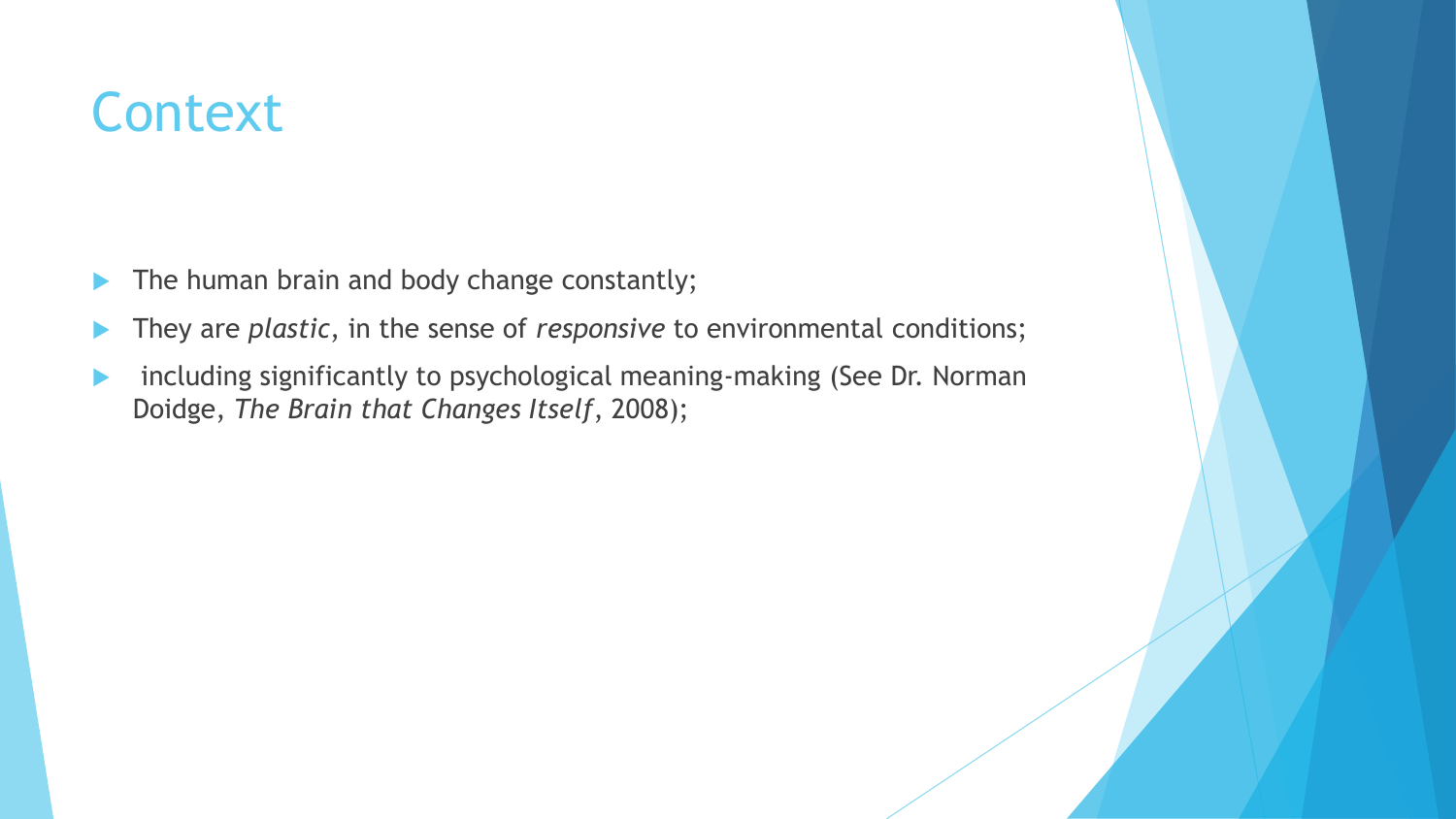### Homeostasis *plus* adaptability

- Accomplished through the central nervous system seeks to stay in balance by initiating relaxation when "danger" has passed;
- Metabolism maintaining blood sugar and blood pressure;
- Repair and regeneration especially during deep sleep;
- However, the brain and the body *adapt biochemically* to the *perceived state* of the environment;
- *Perception* includes both the sensing of internal and external data picked up by nerves *and* the meaning the conscious mind makes of what arises to awareness in the cerebral cortex part of the brain;
- This is characteristic of all living systems *they can be seen to reflect their environment*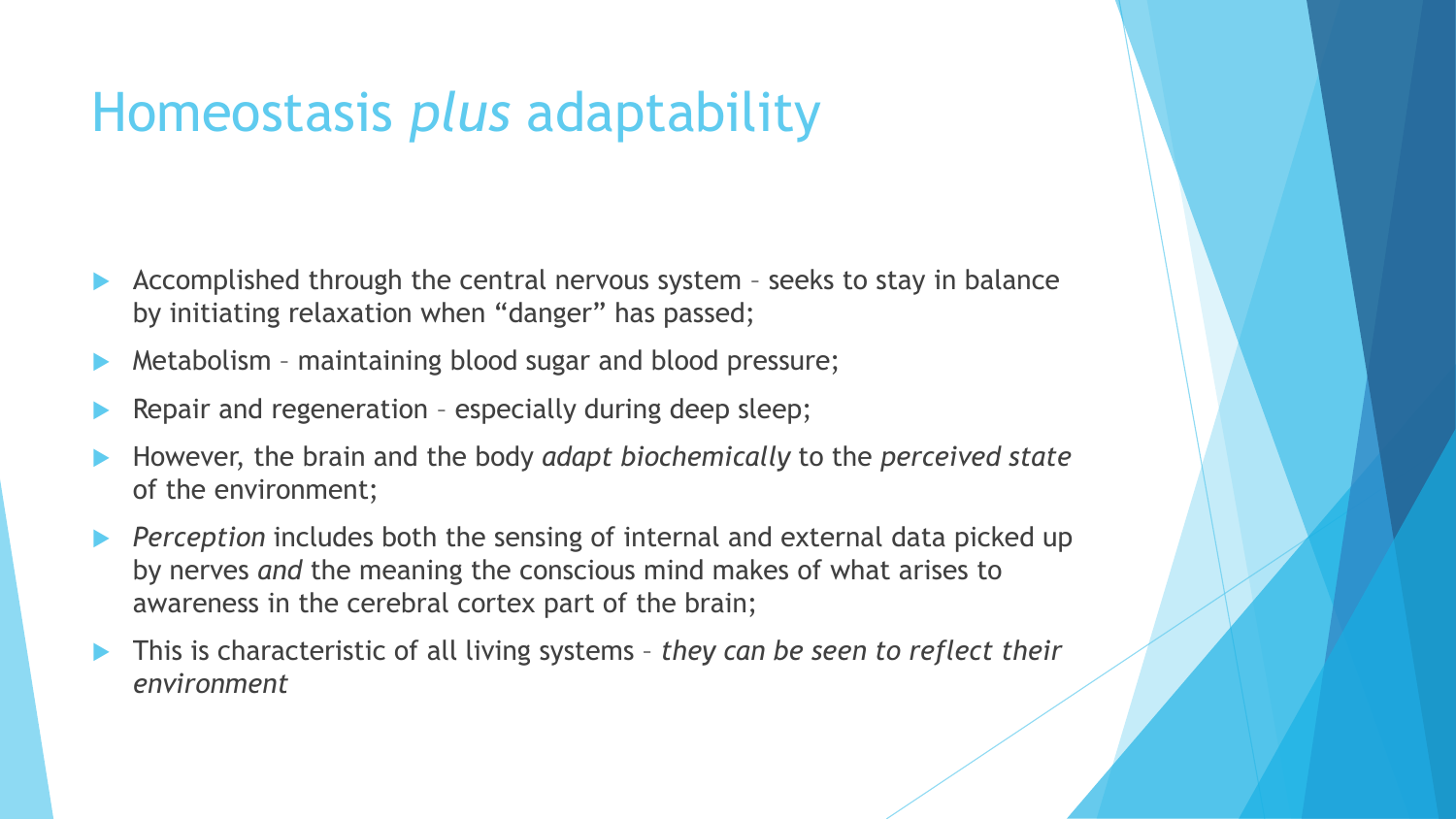#### Where we have come from

- Within one generation: that disease and illness do not present the same ways across cultures;
- That different cultural arrangements *affect the nervous system* in different ways;
- That the *meaning* that people put onto their experience affects their metabolisms and the state of their immune systems;
- That we continue to grow new brain cells throughout our lives;
- That the connections possible between brain cells are potentially limitless;
- That "genetics may load the gun, but lifestyle pulls the trigger!" (Dr. Pamela Peeke)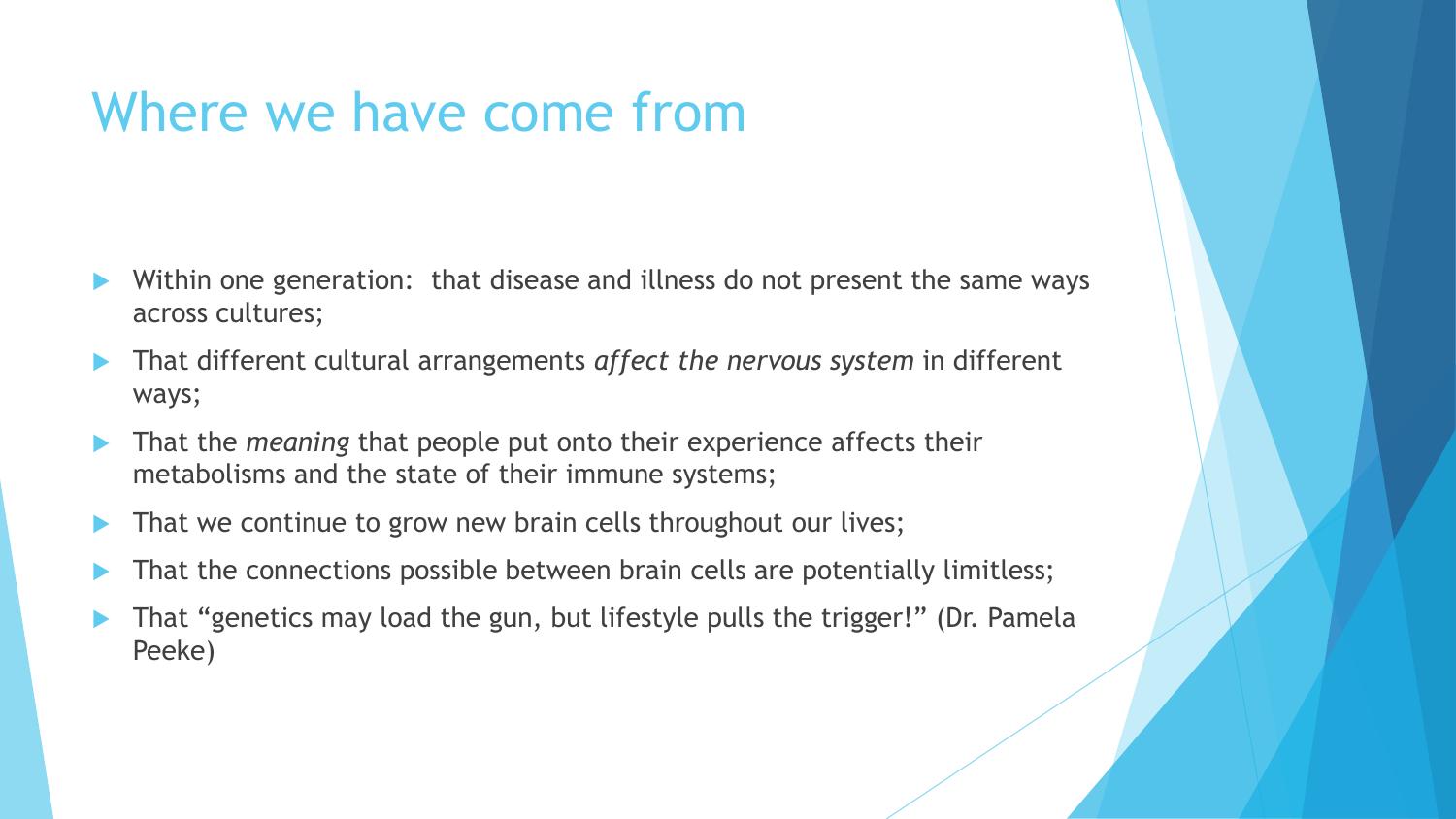# Psychotherapy today

- Not only about cognition or behavior anymore but the totality of *wellness*;
- That to single out mental processes as the only focus of change is artificial and inadequate in the light of the *reciprocal* influence of physical and mental states;
- ▶ We have done "global assessment of functioning" for a long time but there is a new urgency to paying attention to client/patients' diets, lifestyle habits, and environmental conditions;
- The death of the Western cultural myth of mind/body separation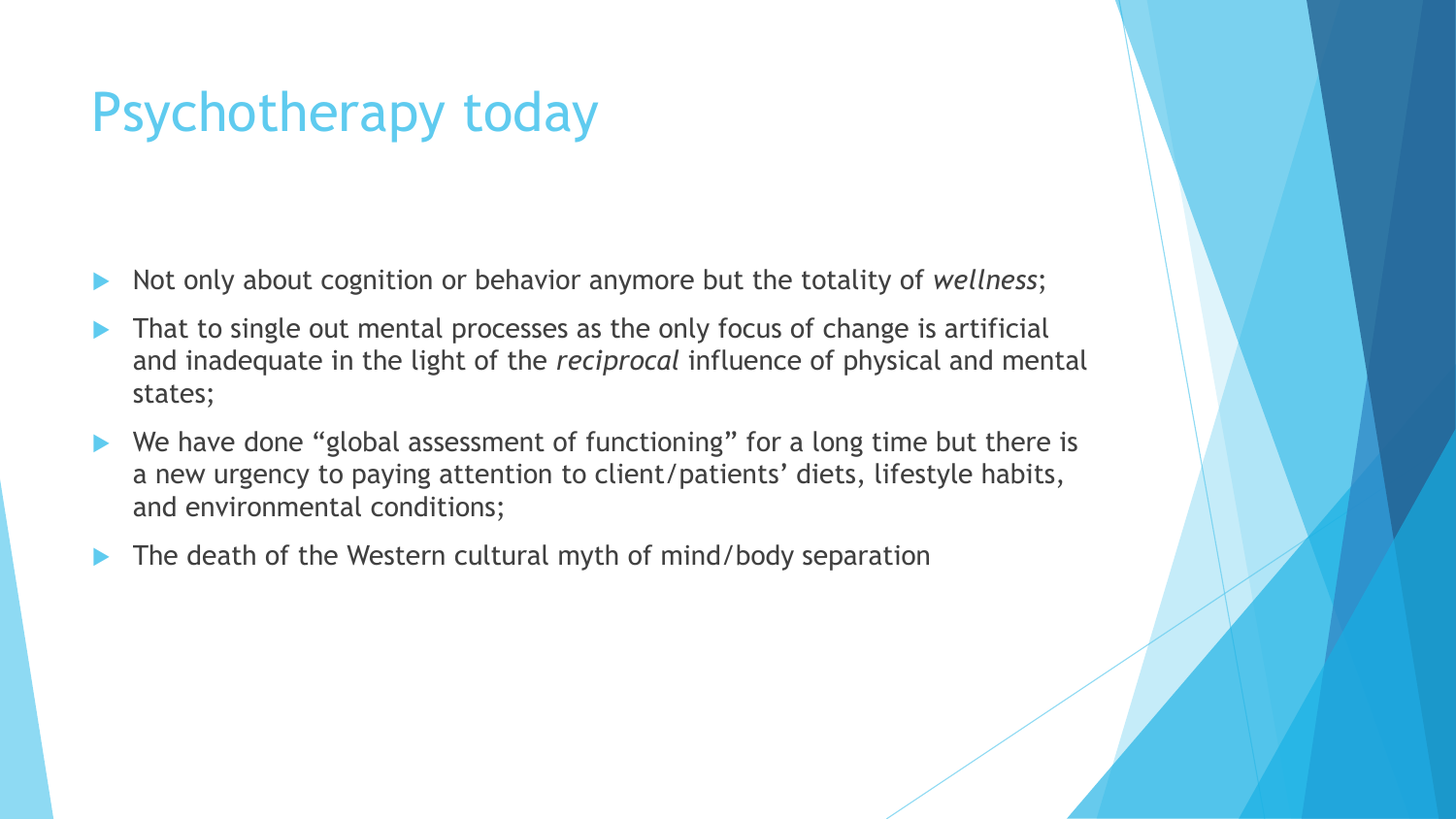## *Multiplicity* vs. reductionism

- The mind cannot be *reduced* to the brain our capacity for making *meaning* transcends or *escapes* the material nature of brain cells and neurotransmitters;
- We see this in *creativity*;
- The present state of our understanding is that we, as well as other living systems, are *not just one kind of thing*;
- That we are enormously complex as beings and *manifest in multiple ways;*
- That our own psychological state has an effect on others (see *mirror* neurons)
- That *the biological and the psychological* dimensions of ourselves are deeply entwined and are not reducible to one another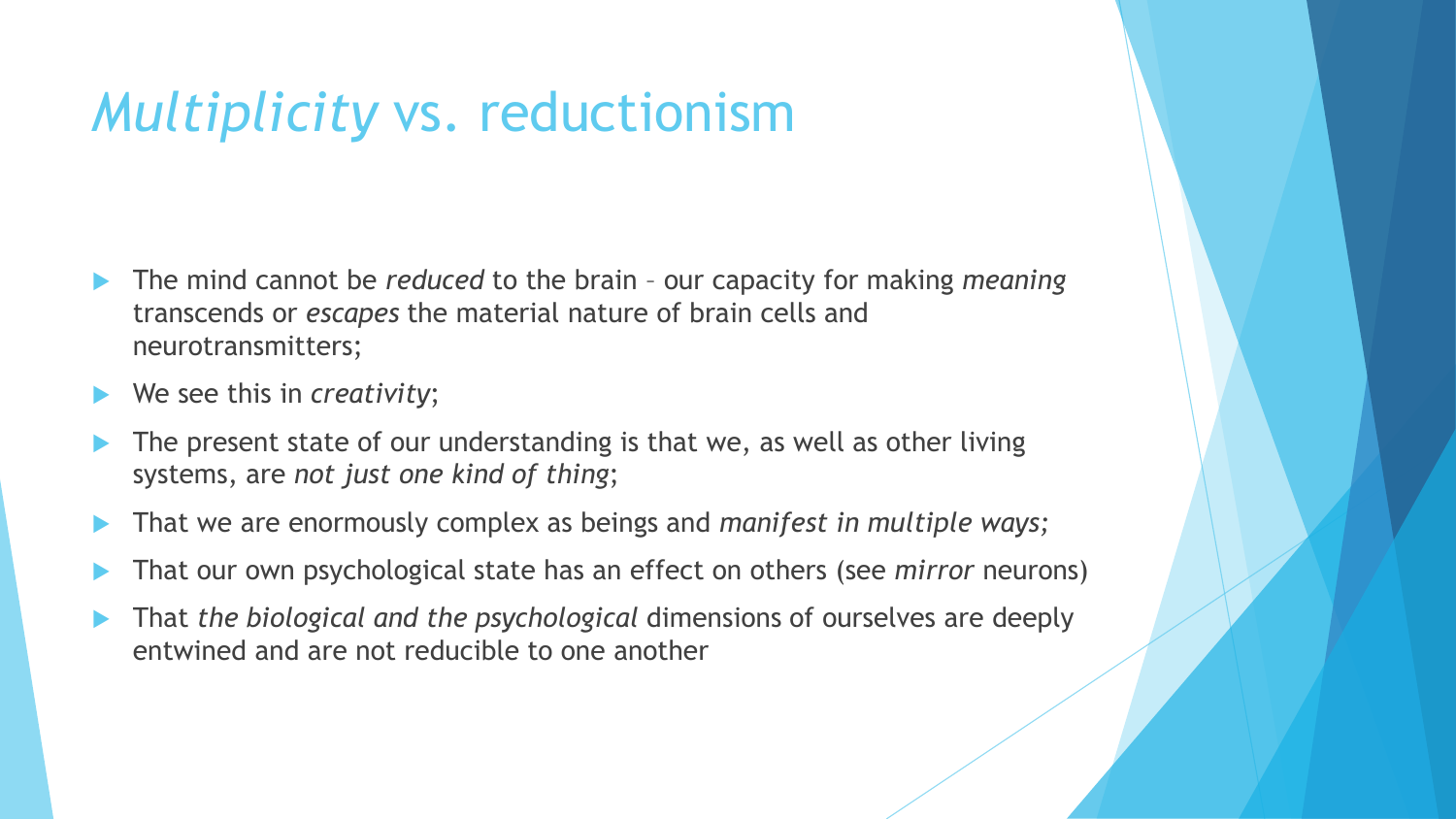# Lifestyle and habitual thought intervention

- Evidence for the necessity of a more holistic view of the human condition derives from *functional neuroimaging* and *functional medicine;*
- Changes in *lifestyle* and *habitual thought* can effect deep biological and psychological change;
- See the work of Dr. Daniel Amen, at [www.amenclinics.com](http://www.amenclinics.com/)
- And Dr. Lissa Rankin, at [www.LissaRankin.com](http://www.lissarankin.com/)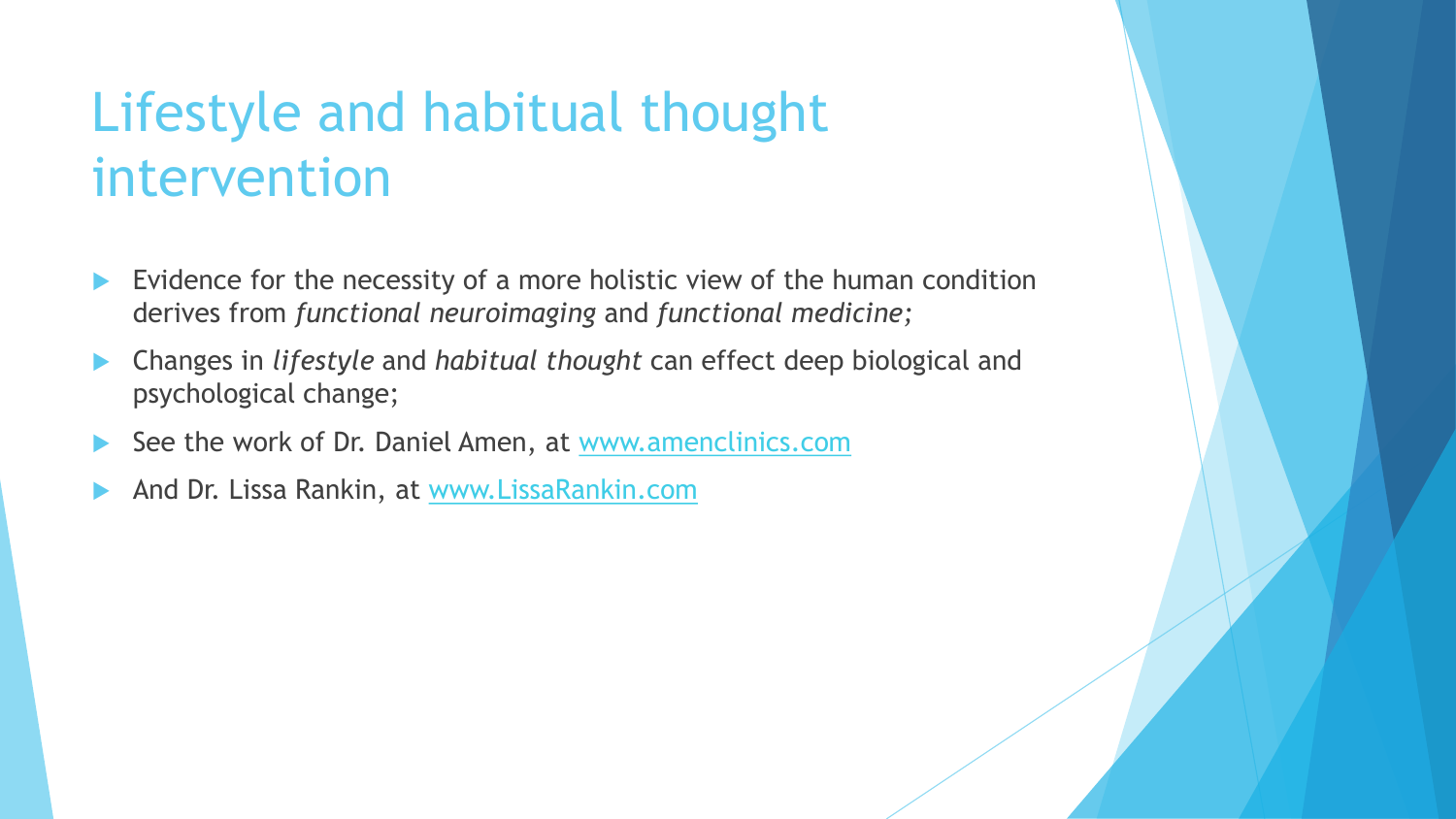### A dynamic spiral of complex interaction

- Ourselves as dynamic (versus genetically determined, for example), very significantly involves *meaning-making* and the *fight, flight-or-freeze response;*
- Brain, metabolic, and immune expression, specifically in the form of *habituated neural pathways*;
- That this is what psychological counseling has been working with all along;
- That this is *correlated* to if not *causal* in the bulk of the conditions treated in biomedical practice;
- Which is to say that, as clinical practitioners, whether psychological or biomedical, we are dealing with *the stress response* in its various expressions (see Amen's brain scans)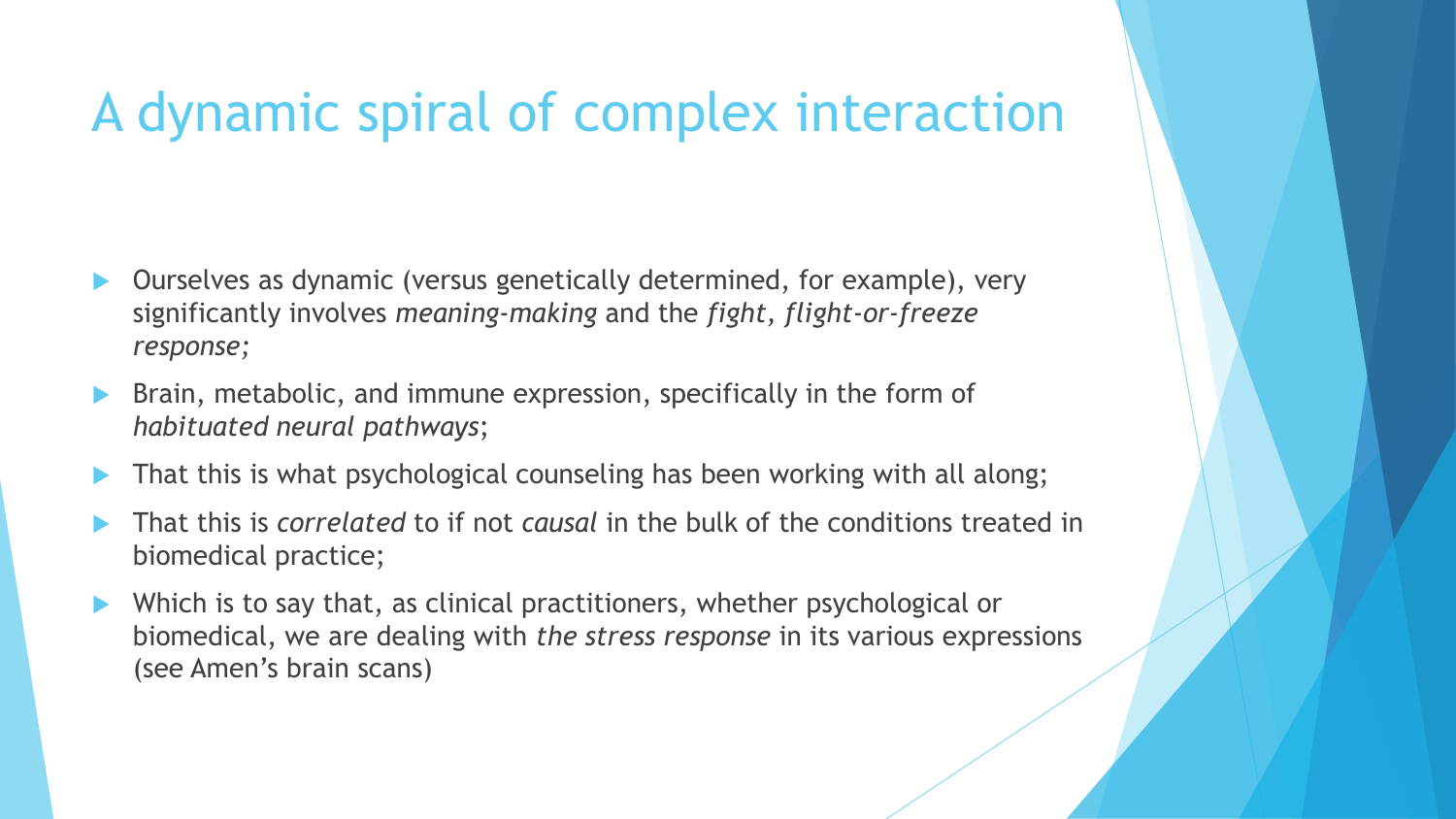## Irony #1: It's all in your head!

- Counseling client/patients will tell you that doctors have said to them, "it's all in your head!"
- In fact, yes! Our brains help us make the meaning we assign to any situation;
- And depending on the meaning we have assigned, there are *metabolic consequences*, especially if *habitually negative*;
- Psychotherapists and physicians should be working together;
- Example: the *hurry* disease, and the role of stress in *metabolic syndrome*;
- Note that wherever the American lifestyle goes, the same chronic illnesses, both psychological and physical, soon follow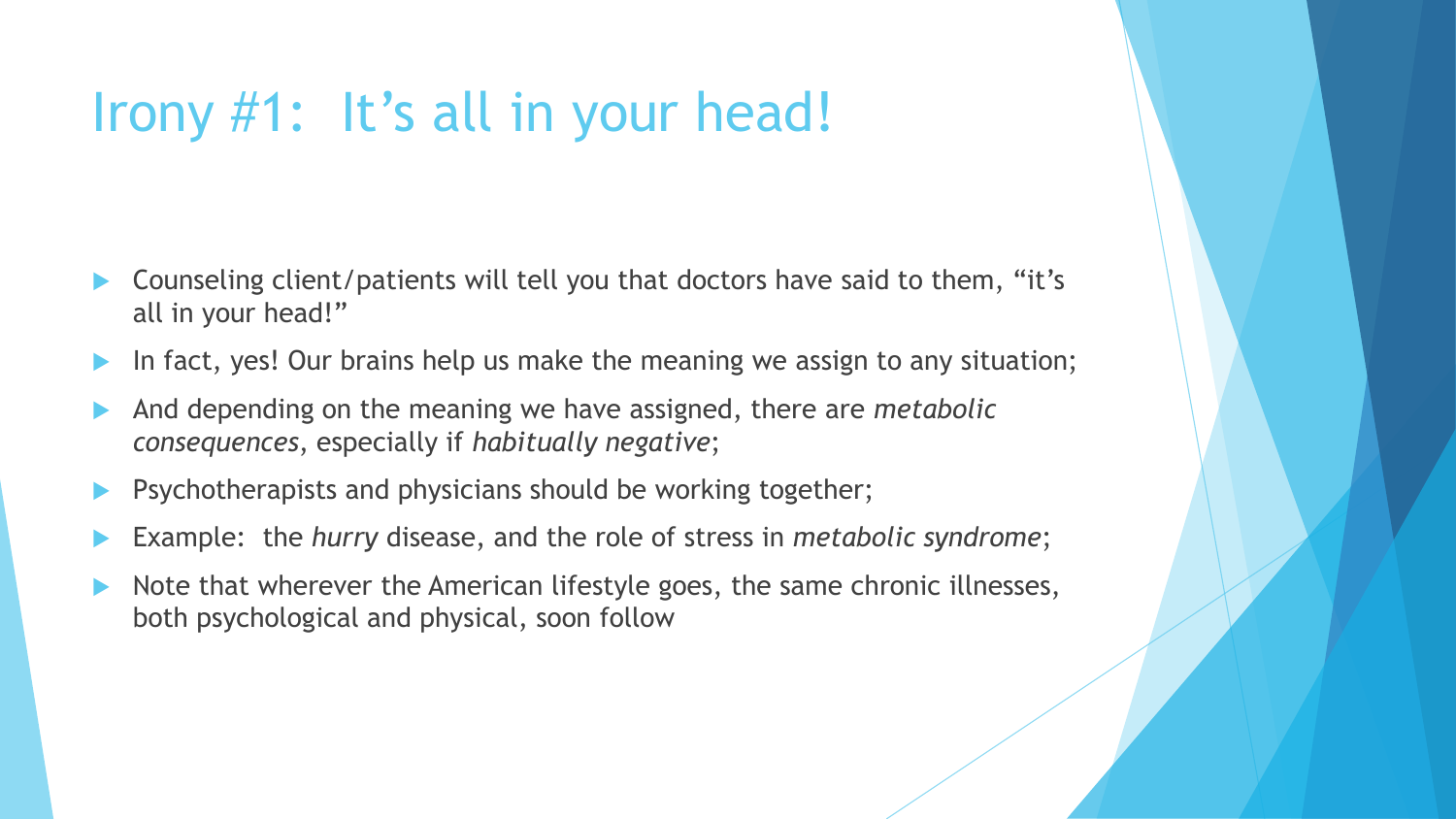# A story of how meaning-making shapes the brain: meeting a lion

- Meeting a lion on a bike path;
- Pounding heart and forgetting to breathe;
- Noting *where* it happened, and the conditions: specific parts of the brain paying attention for *future reference;*
- Becoming *hypervigilant* on the basis of *experience;*
- Classic *flight* and *freeze:* the central nervous system under adrenal hormone bombardment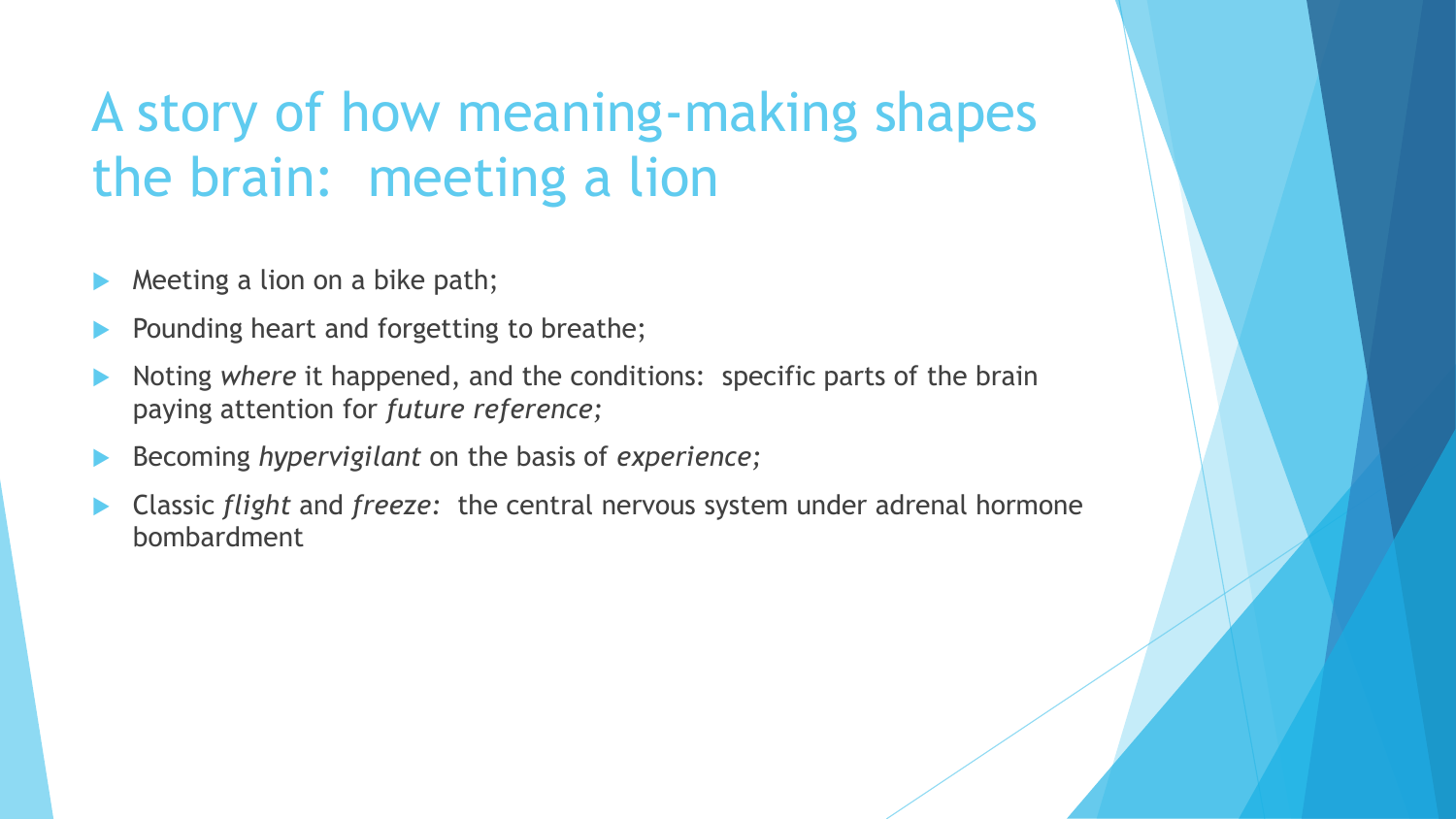#### The parasympathetic division of the nervous system: if the lion had been a dog

- If someone had appeared to leash the "dog," I would have *calmed down*: my parasympathetic nervous system would have kicked in much more quickly;
- Consider the effect of perceiving oneself under constant threat, for example: the plight of the working poor in our society;
- Ideally, recreational activities, spending time with friends, and especially *sleeping* restore the nervous system to a healthy baseline of functioning;
- These restorative activities, however, require one more highly significant thing: *a positive attitude* such as hopefulness, gratitude, and reasons to look forward to the future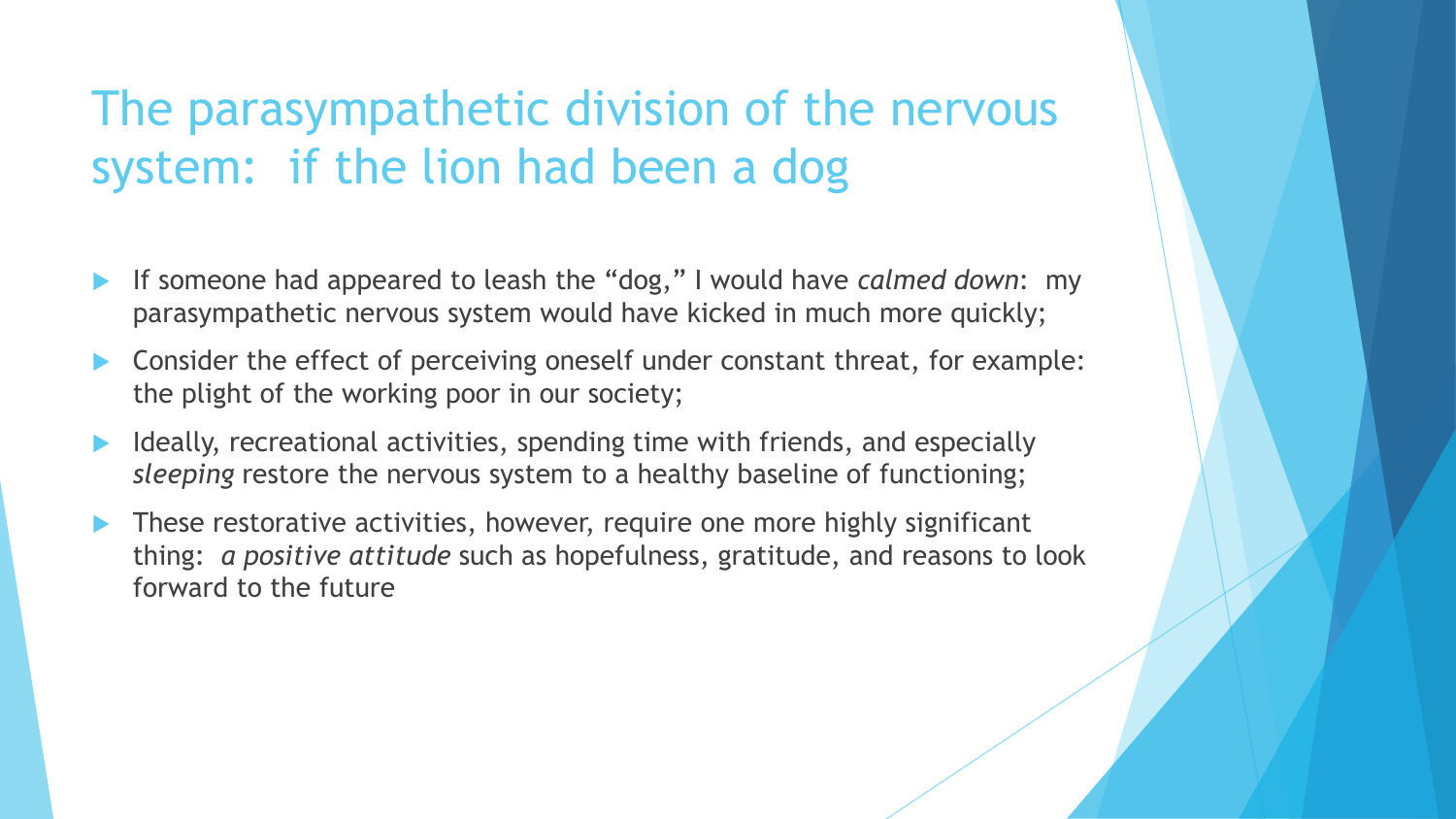#### Nervous system cascade of effects

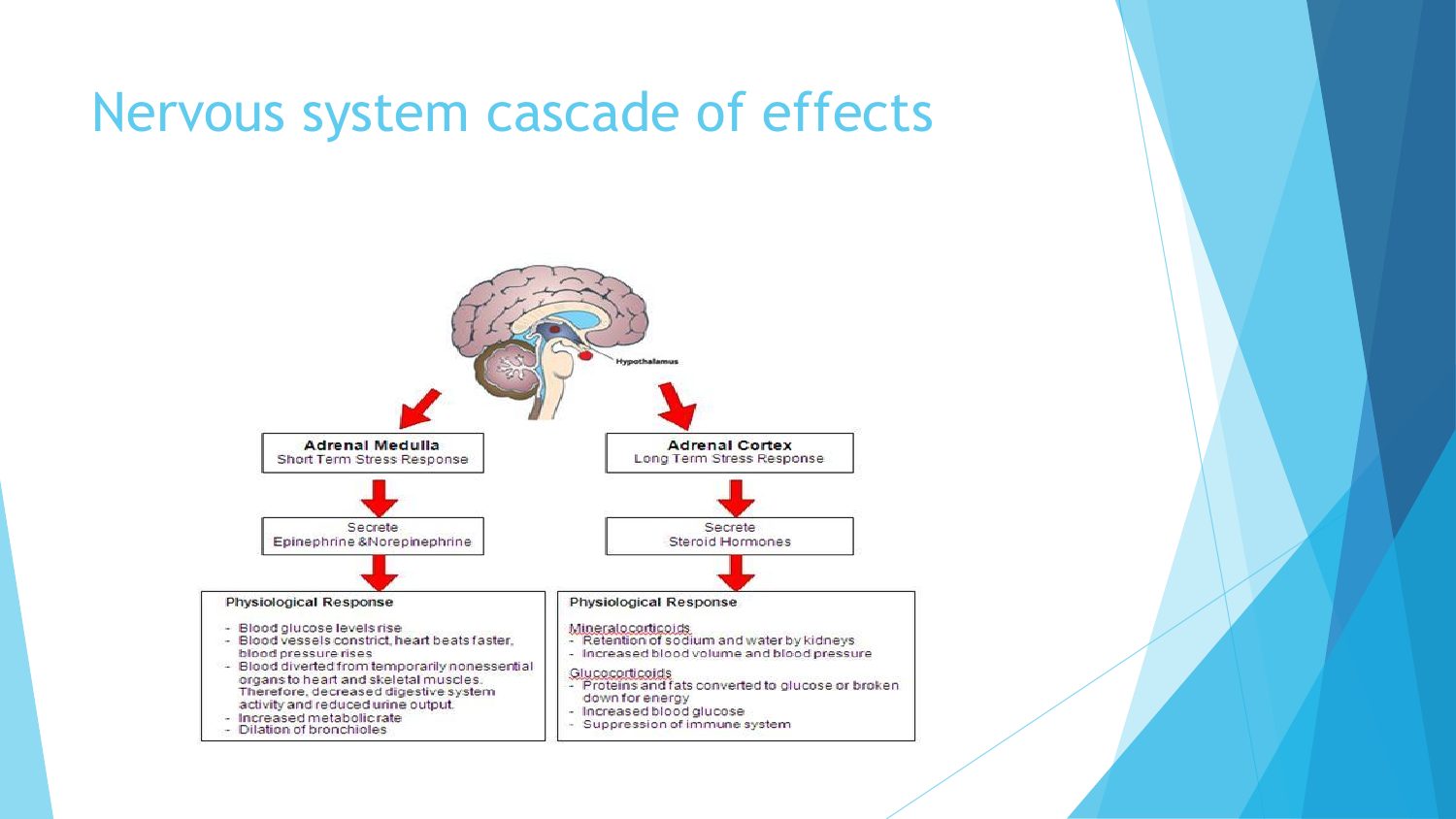#### The tripartite brain

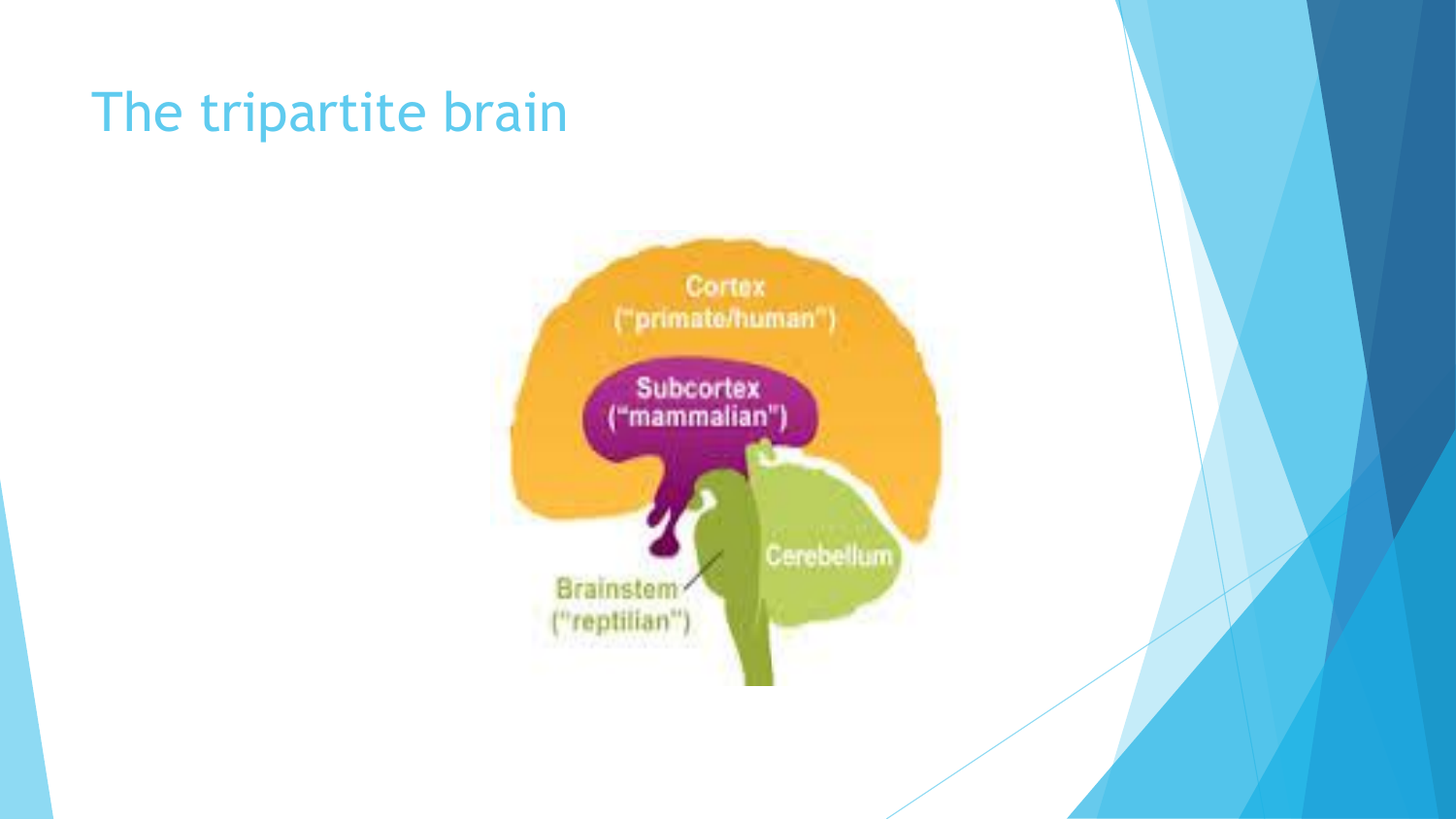# The mammalian brain: the limbic system

- The **amygdala**: stores memories of *emotions* that take the form of connected neural cells and has an attentional *bias – perceived threats;*
- "Repetitive triggering of the stress response makes the amygdala more reactive to apparent threats, which stimulates the stress response, thereby further triggering the amygdala, on and on and on in a vicious cycle";
- Forms "implicit memories," meaning *below conscious awareness*;
- Involved in the *chronic anxiety* of many client/patients: depending on their life experiences and the meanings they have attached to them, their state may be divorced from current experience (Rankin, *Mind Over Medicine*, pages 133-134);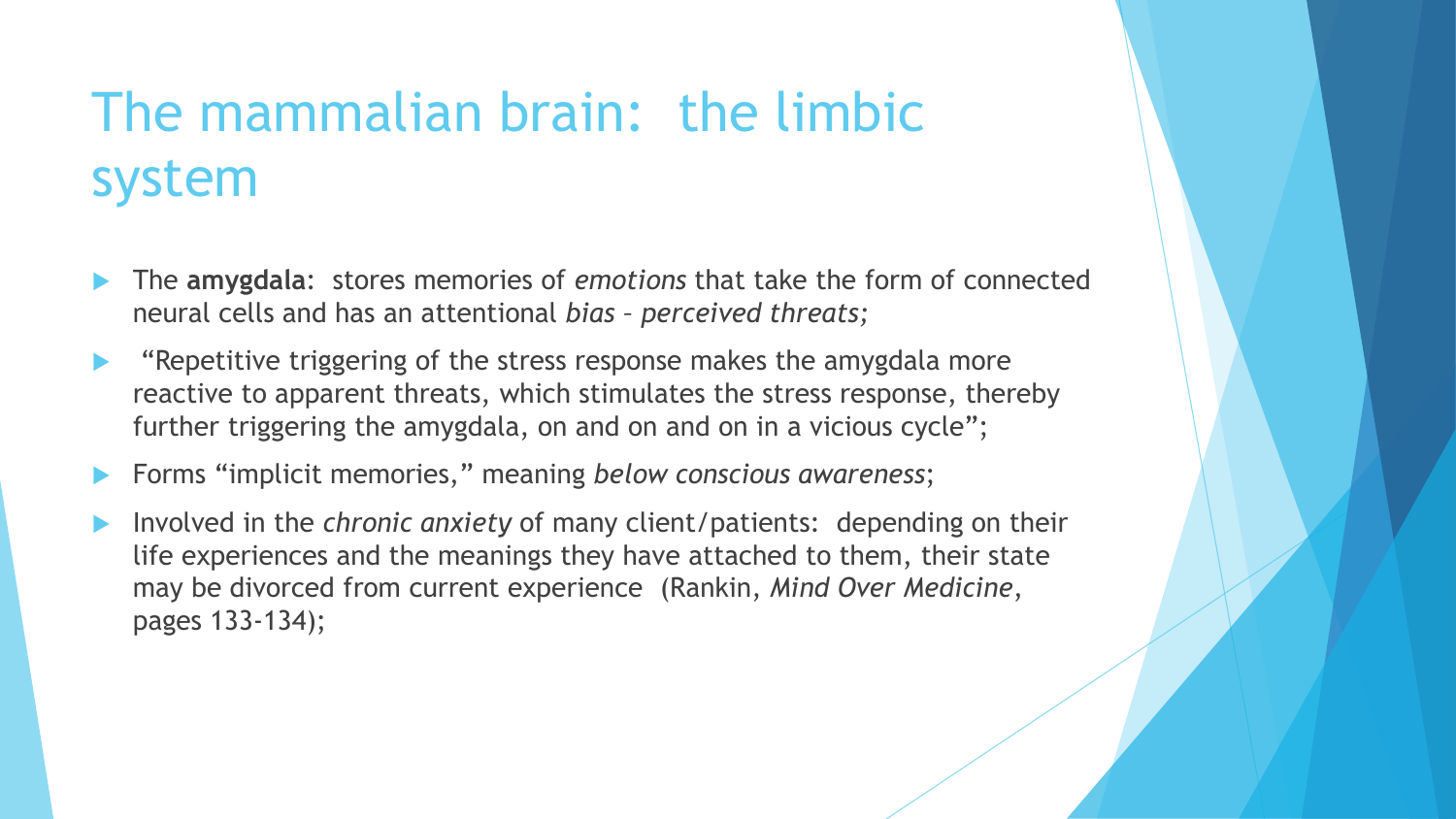# The hippocampus: explicit memory

- This part of the mammalian brain "gets worn down by the body's stress response";
- Cortisol and other glucocorticoids weaken synapses in the brain and inhibit the formation of new ones;
- In turn, fewer new memories;
- Lack of clarity about the origin of emotions, *staying* stuck in the past, feeling *triggered* without understanding why;
- *Depression*: also leads to the stress response;
- Too much cortisol leads to the depletion of norepinephrine, dopamine, and serotonin, resulting in the classic symptoms: apathy, and lack of pleasurable feelings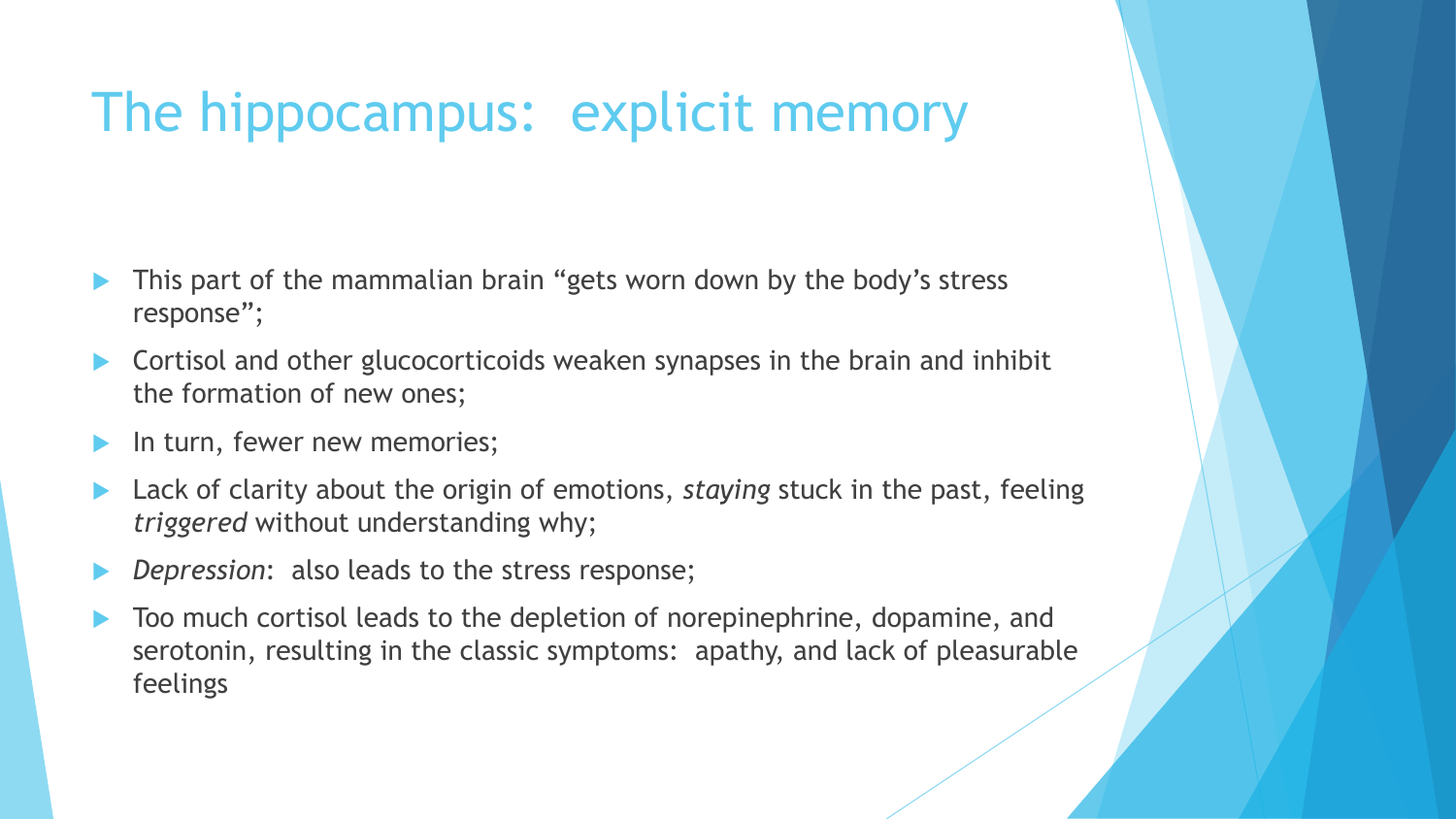### Negative emotion

- **Enhances the production of pro-inflammatory cytokines;**
- Linked to certain cancers;
- Alzheimer's, arthritis, osteoporosis, cardiovascular disease, delayed wound healing, infection, gastrointestinal disorders, endocrine disorders, and more . . . . (Rankin)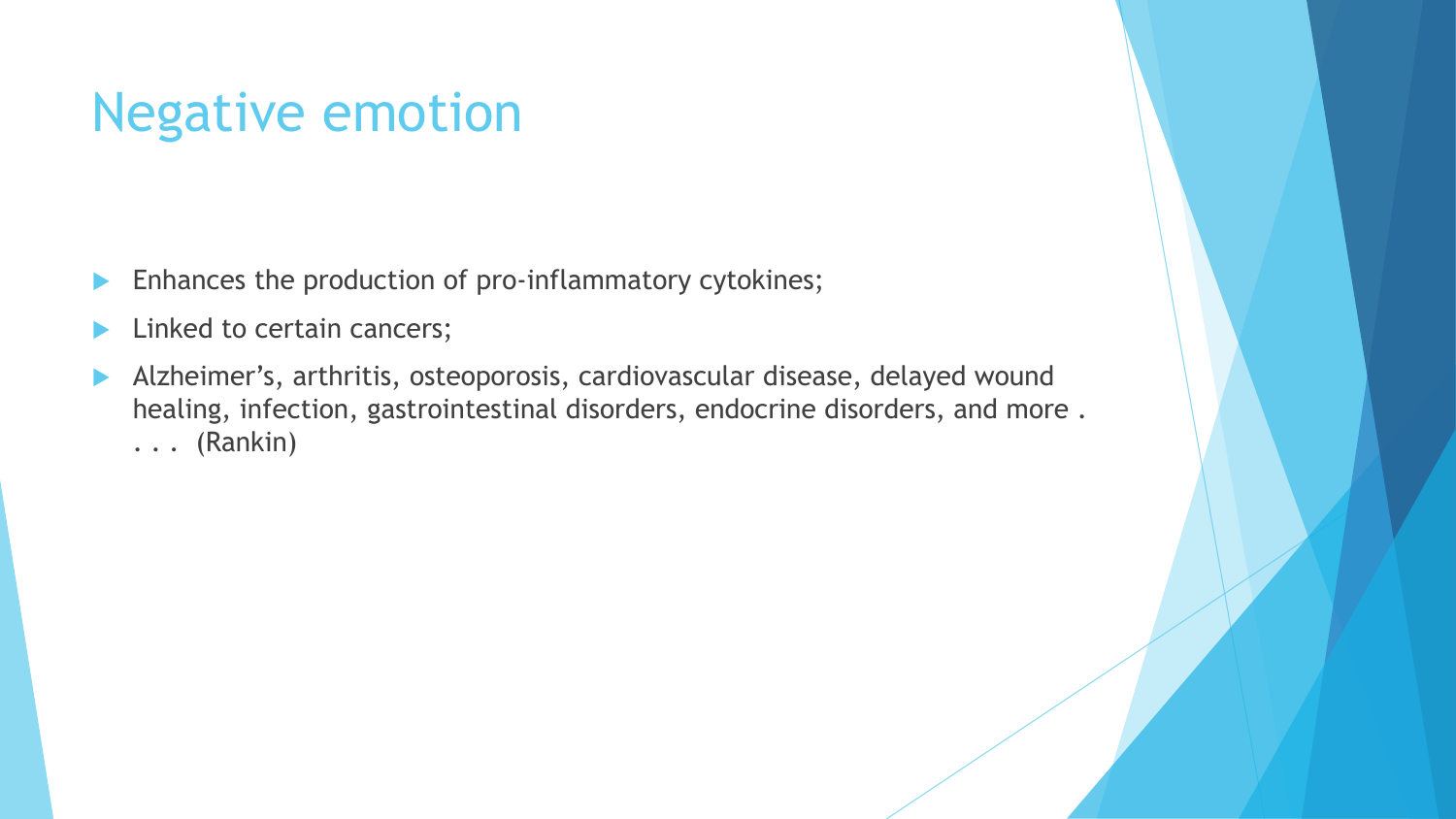# The brain: Grand Central Station

- The brain is responsible for *routing*, *relaying*, *coordinating*, and *sorting*  stimuli or *in-put* based on the operation of feedback loops;
- These loops are behaviorally and experientially *conditioned*;
- Most of this processing proceeds well below conscious awareness (fortunately for us);
- Awareness on the basis of the cerebral cortex occurs as the last stage of processing, at which point we can also make *decisions* about what has arisen and/or *manipulate* the thoughts and sensations – we can choose to act, attach meaning, etc.
- This ability grows in the course of our maturation from infancy onwards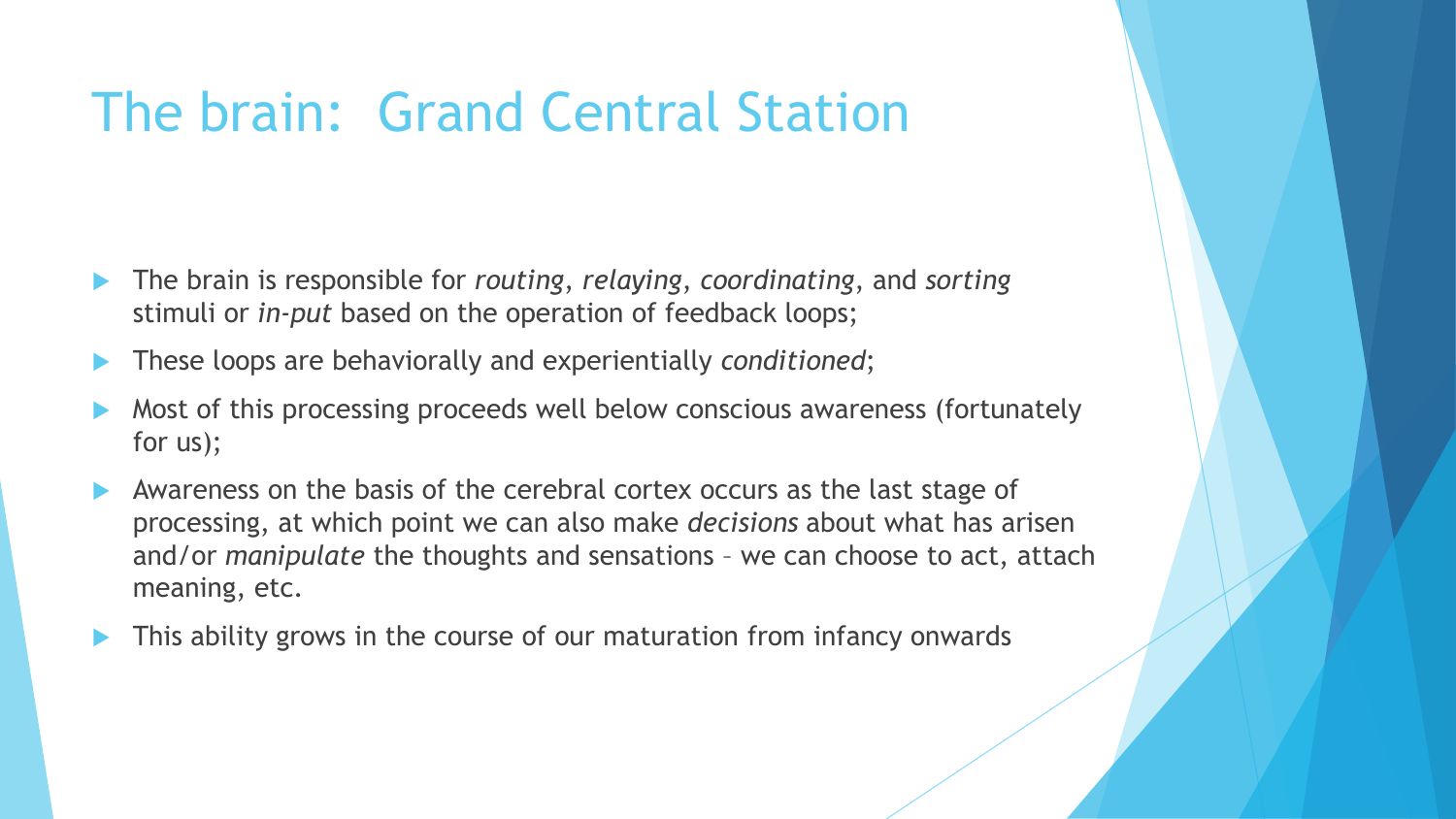# Thoughts: the stuff of psychotherapy

- With the appearance of the ability for *abstract thought*, we also become capable of generating our own internal, mental perceptions;
- This is the material that psychotherapists usually work with;
- This material is now known to have its own *effects* not only psychologically but also biologically;
- In this sense, thoughts are a force (see the work of Dr. Jeffrey M. Schwartz on OCD – "brain lock" – at [www.jeffreymschwartz.com\)](http://www.jeffreymschwartz.com/);
- A psychotherapist will ask, how are you feeling? But feelings are understood generally to *derive* from a mental perception.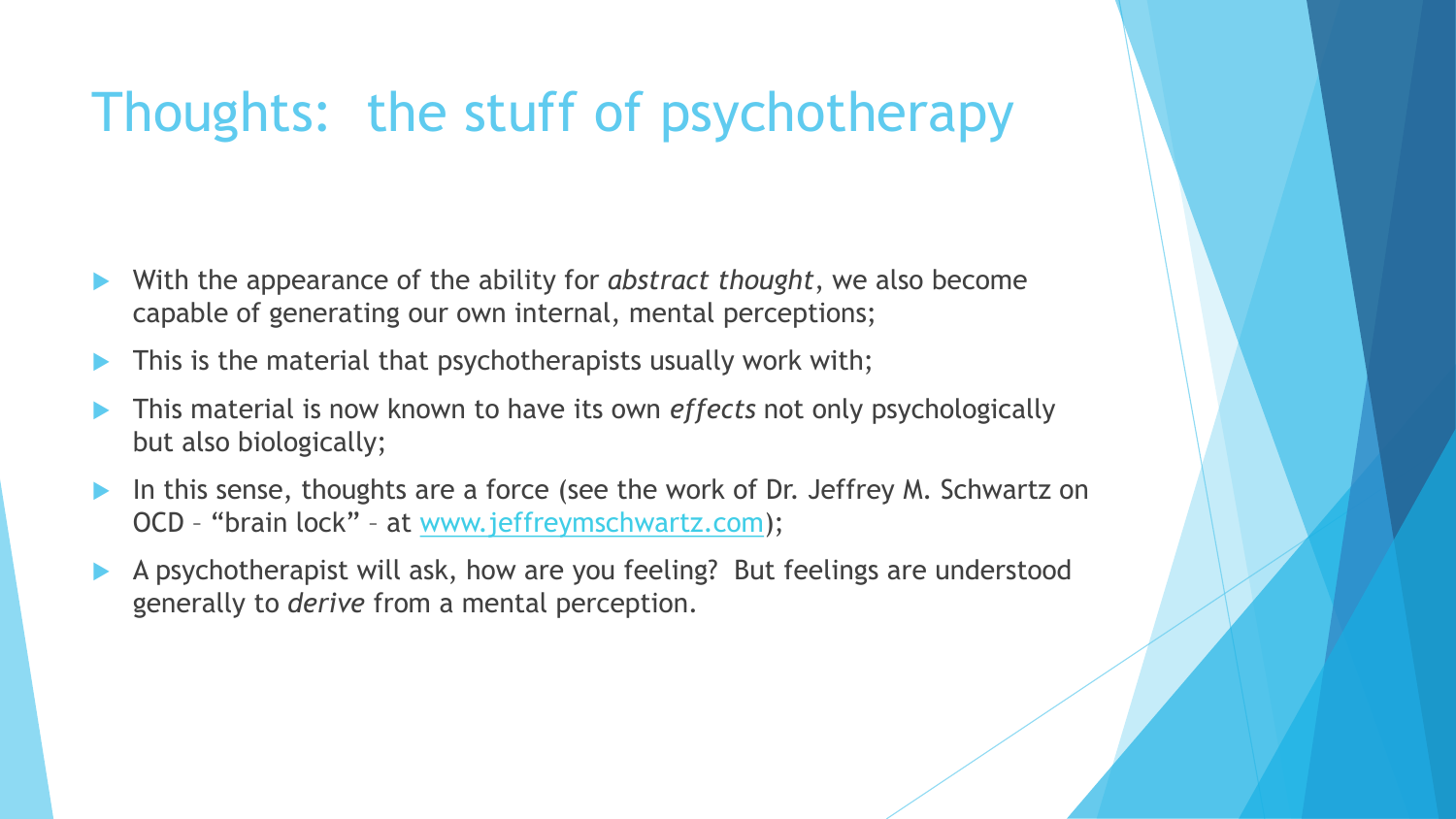# The significance of the feeling tone: degrees of trauma

- Neuroscientist Dr. Paul MacLean (the tripartite brain): the *reptilian*, the *mammalian*, and the *primate/higher consciousness*;
- Psychological trauma researchers and psychologists such as Dr. Bessel van der Kolk and Peter A. Levine;
- Feelings grow out of the *form* of people's experiences, the *meaning* they make of them, and the age or *developmental stage* at which they occurred;
- These processes create *neural nets* that even contribute to people's stable sense of identity/personality and can last a lifetime;
- the psychotherapist's task is to help client/patients shed light on their experiences and the meaning or sense they have made of them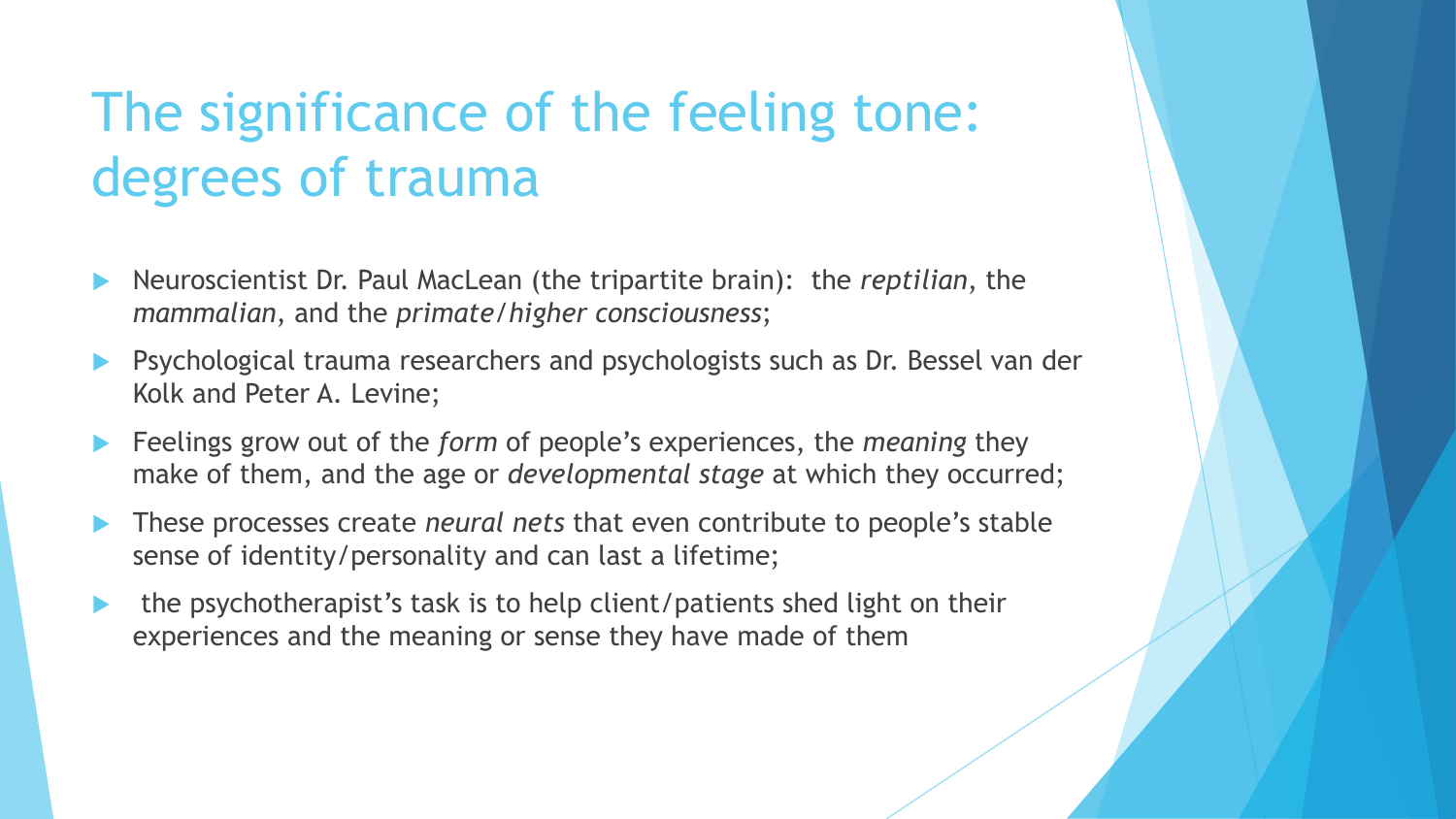# "The talking cure" changes the brain and more . . . .

- When we make *new sense* of our life experience, even just through shedding light on our experience, and when we live differently, our brains and bodies change;
- *Recursive*, *unproductive*, *negative* thinking and the *stress response* reflected in one's *emotional* state can be *changed* such that new and different neuronal connections grow, producing different hormonal and neurotransmitter cascades;
- These *unique and specifically synthesized hormone blends* reflect the individual's biopsychosocial milieu;
- And go on to impact, for good or for ill, the functioning of the immune system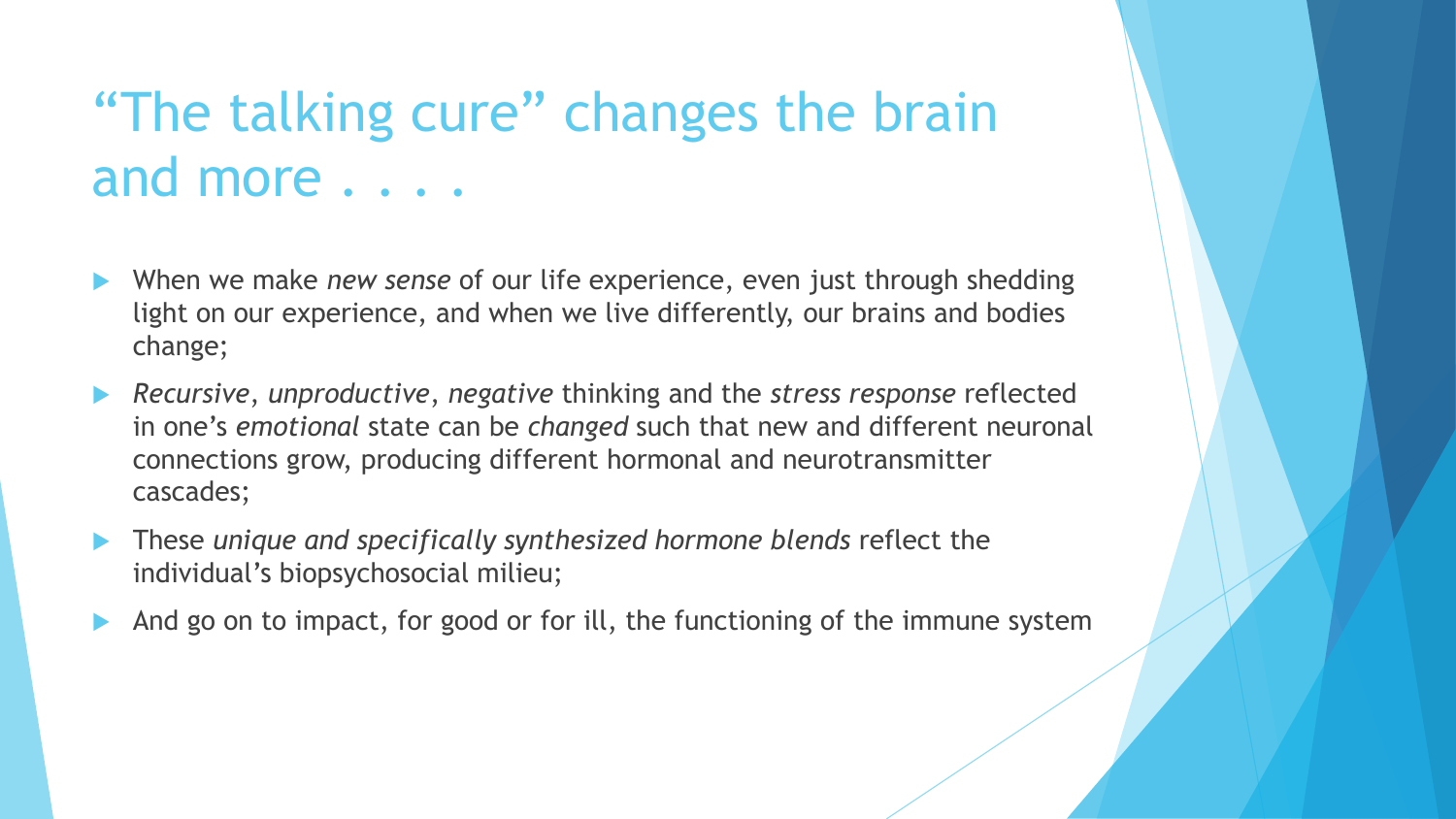#### Cyclists and mountain lions: are two cyclists better than one?

- Catching up to my husband on the bike trail, I *felt safer* and my adrenal reaction *subsided,* although I'm not sure in fact that two of us would have been a better match against a lion's attack than one!
- By definition, our psychological states are generally not rational; without *selfawareness* we tend to live in a sea of emotional *reaction*;
- Rationality is the last and arguably *least accessed* function of the brain (despite the Age of Enlightenment)!
- Consider the metabolic and immune system effects then of never feeling safe; the co-incidence of metabolic syndrome and poverty – not only poor diet and lack of exercise but the continuous stress of *frightening* conditions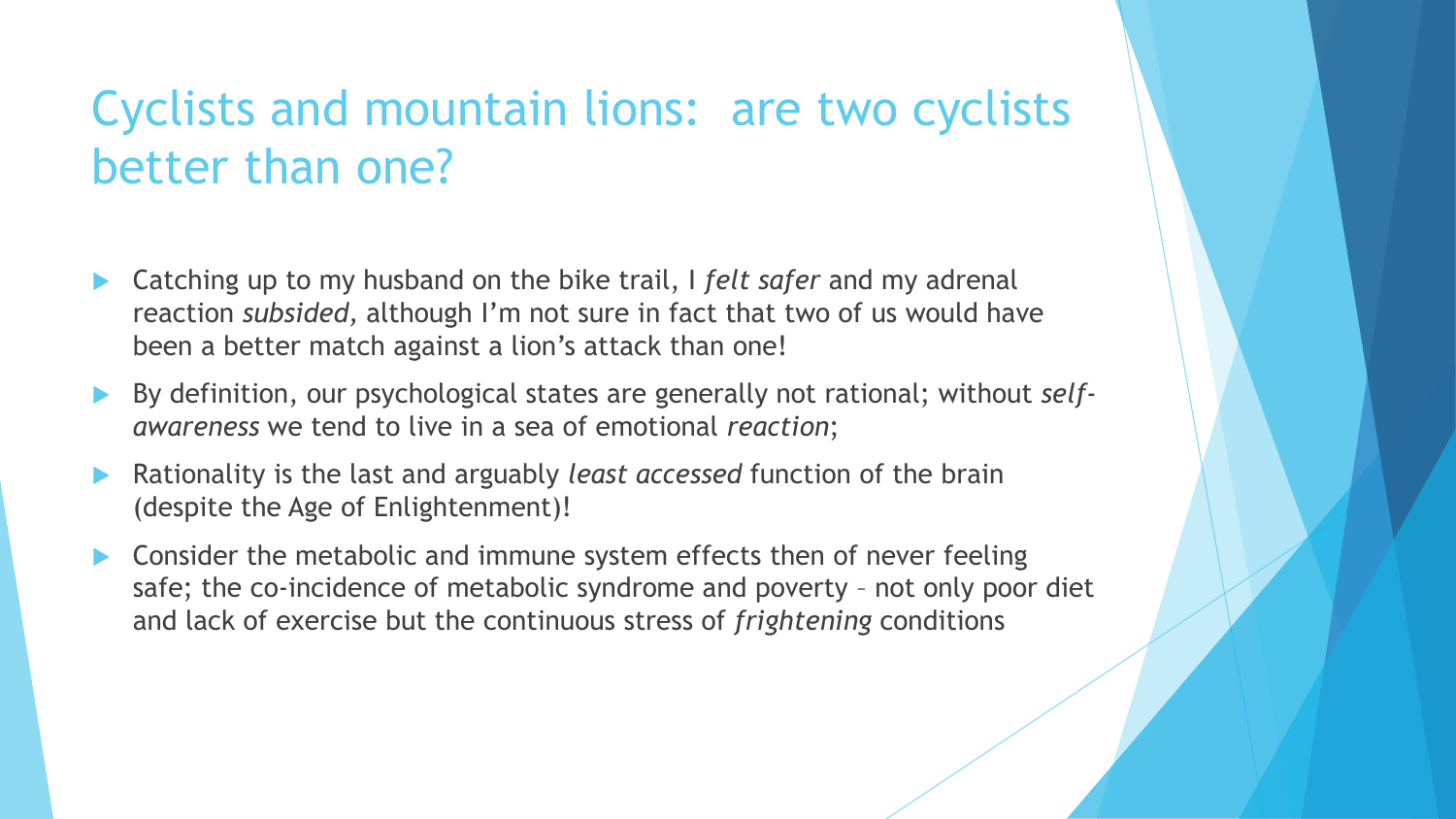# How (psycho)therapy works

- Psychotherapy, like many healing arts, is capable of inducing *the relaxation response*, based on *the placebo effect*:
- in the presence of a *caring*, *knowledgeable*, *trusted* healer, the client/patient relaxes *habitual psychological defensiveness*, experiences a *reduction of stress hormones*, and *associates* the interaction with the healer as *beneficial*;
- Medical anthropology has observed the *behavioral* dimensions of this connection for a long time (see Claude Levi-Strauss) and is now in a better position to explain it from a *biomedical* point of view (see also the work of Dr. Arthur Kleinman, psychiatrist and anthropologist, at ghsm.hms.harvard.edu/person/faculty/arthur-kleinman);
- In *the placebo effect*, meaning-making and the relaxation response appear together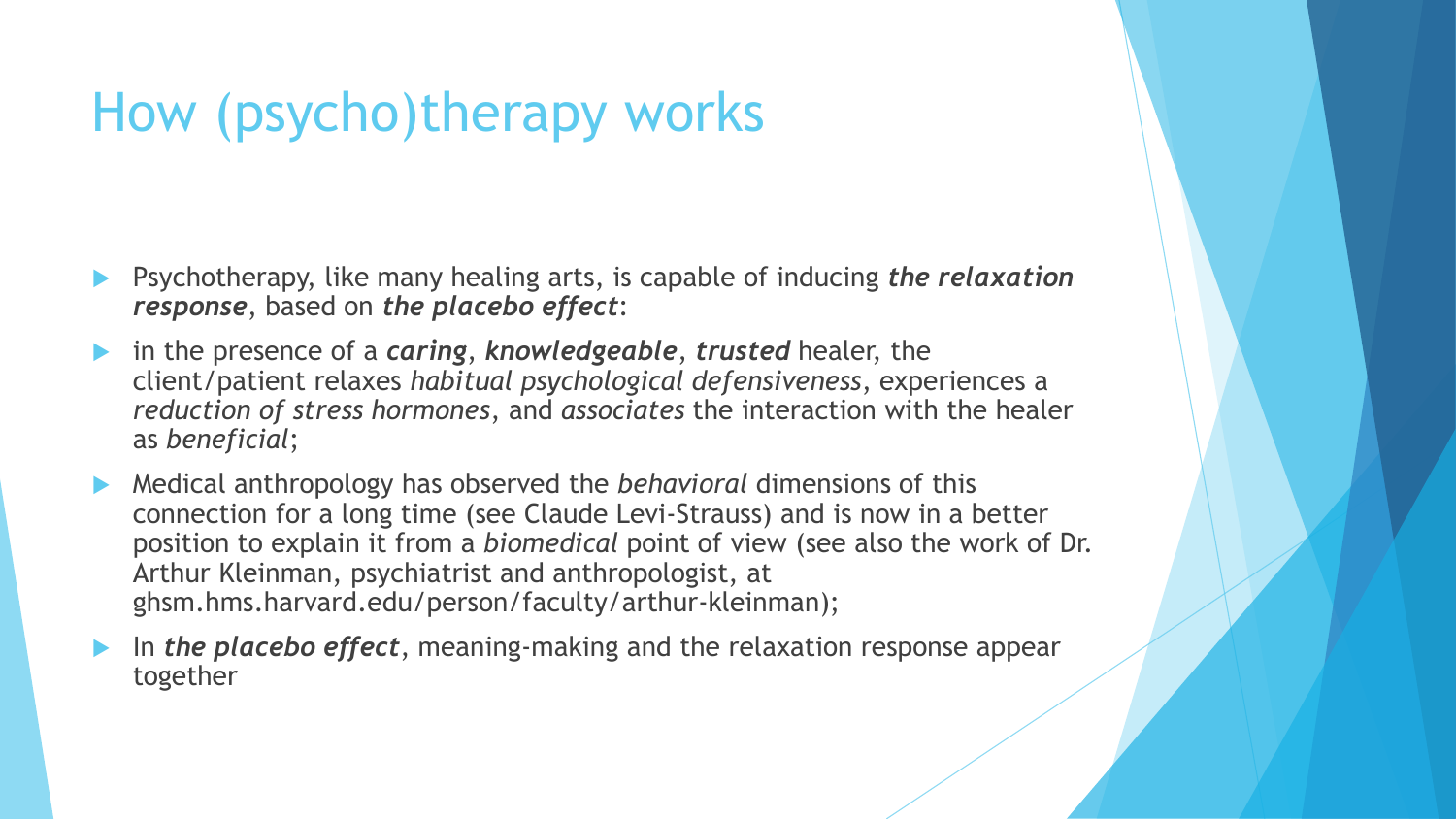#### Healer implications

- The enormous potential of working to become *a healing presence*;
- Through such practices as *meditation*, *mindfulness*, *breath work*, and *tai chi*;
- A connection made long ago in Chinese medicine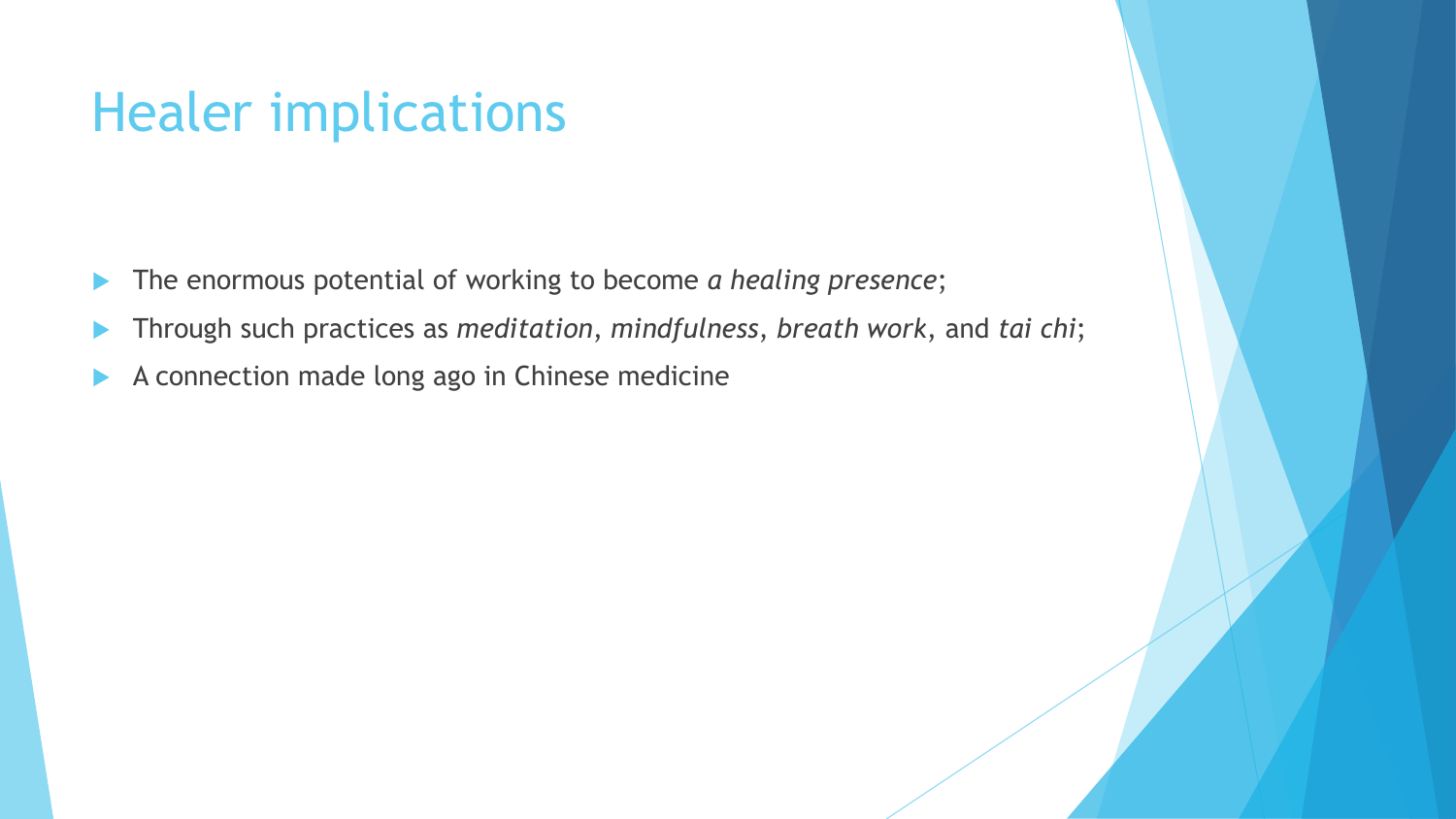# The work of psychotherapy

- Helping client/patients become aware of how their thinking is affecting their experience of life;
- This experience, as we now know, is not psychological only; it is implicated in every disease state;
- The psychological enterprise should, therefore, be *holistic*;
- Essentially a *teaching* mission begun first of all by *meeting the client/patient where they are* from a completely *non-judgmental* perspective;
- Listening very carefully for the *circumstances* of their lives, both *inner* and *outer*, and *the meaning they are making* out of those conditions;
- Careful questioning designed to provoke *self-reflection,* on the basis of a mutually respectful *relationship*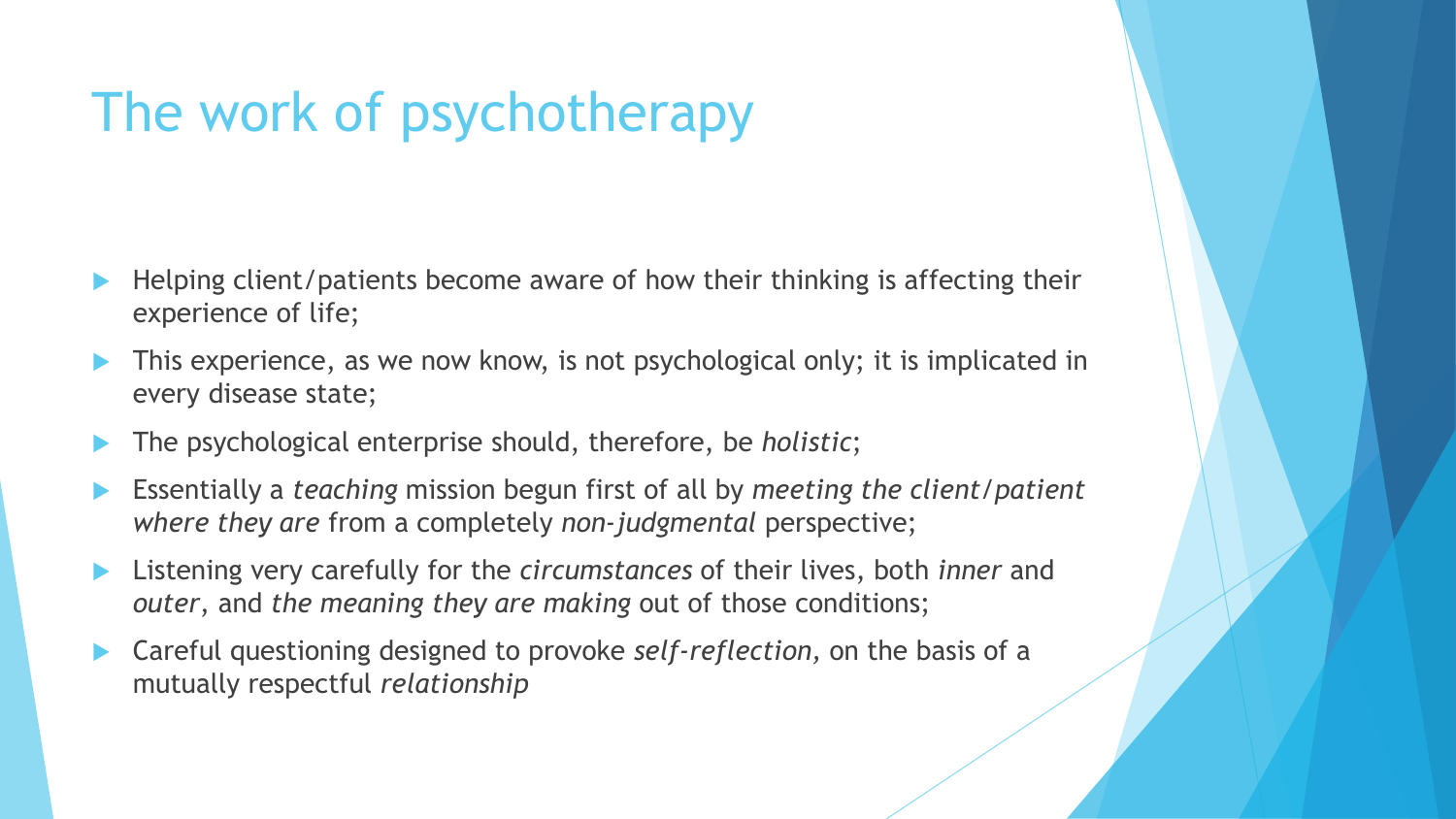### Innate healing arises

- When the client/patient feels held and supported, on the basis of not being judged for their condition, their innate healing ability can arise as their *awareness* expands and they find they have *choices*;
- In a good client/patient/practitioner match, the relationship itself significantly contributes to the motivation to change;
- Our current understanding of this dynamic appears to have to do with the *mitigation of the stress response* and the *conditioning*, *expectation*, and *meaning-making* that are part of the *placebo* effect;
- That none of these factors appear to be reducible to any of the others;
- However, it appears that a client/patient's *view of the world* may be the most significant variable and should not be neglected by a practitioner (see the work of Jo Marchant, Ph.D., biologist, geneticist, and science writer, and her new book *Cure: A Journey into the Science of Mind Over Body*)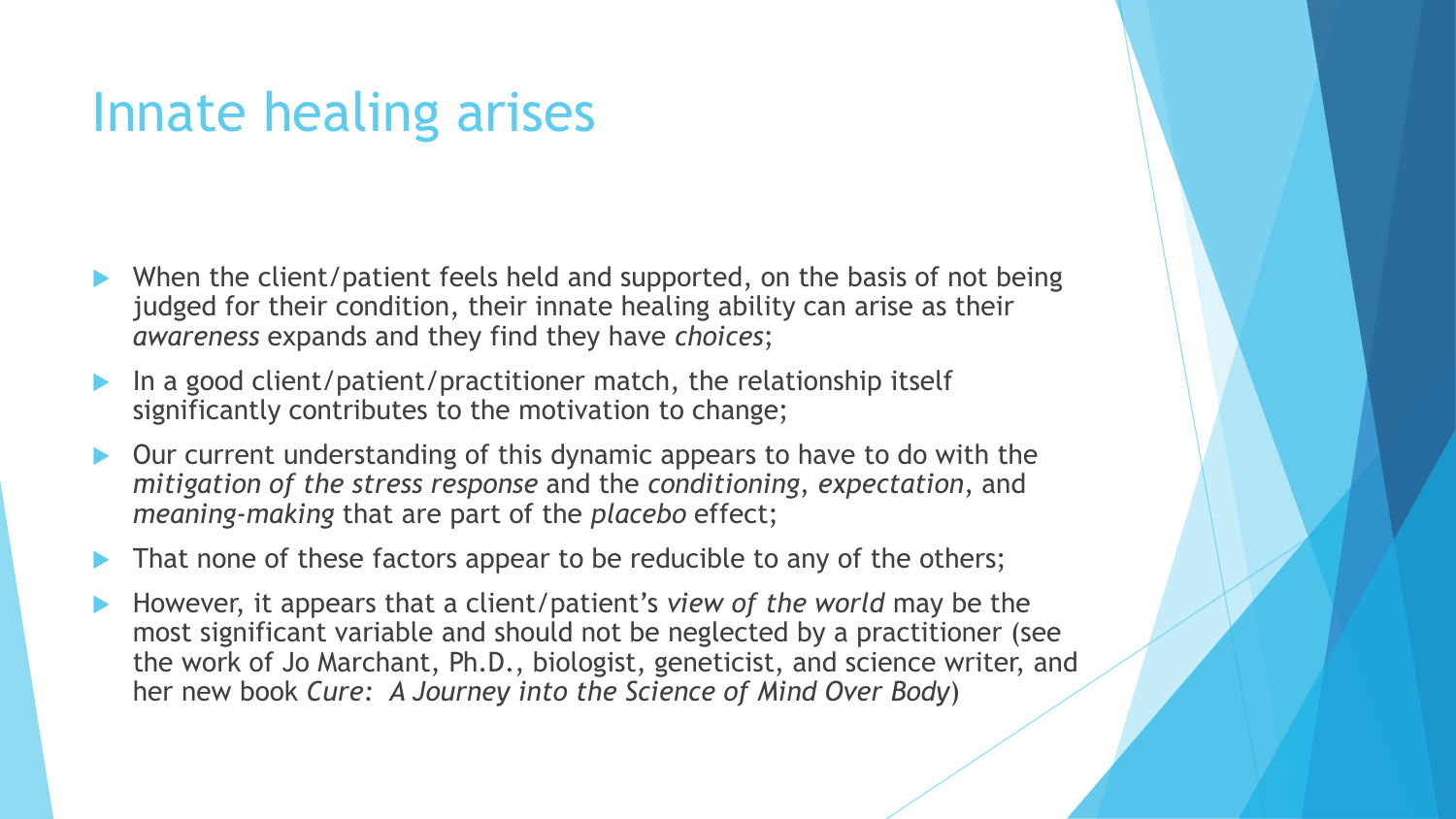# Irony #2: psychiatry and "real" medicine

- For over one hundred years psychiatry has struggled to *legitimize its existence as medicine* when now we can say that the most effective clinicians, whether working in the biological or the psychological sphere, have always recognized the apparently mysterious influence of client/patients' *attitudes* on their health and well-being;;
- We had to see empirical proof, a structure of our *culture*;
- This is not to say that all the mysteries have been solved see Jeffrey Schwartz's descriptions of *attention* as collapsing the probabilistic field at the subatomic level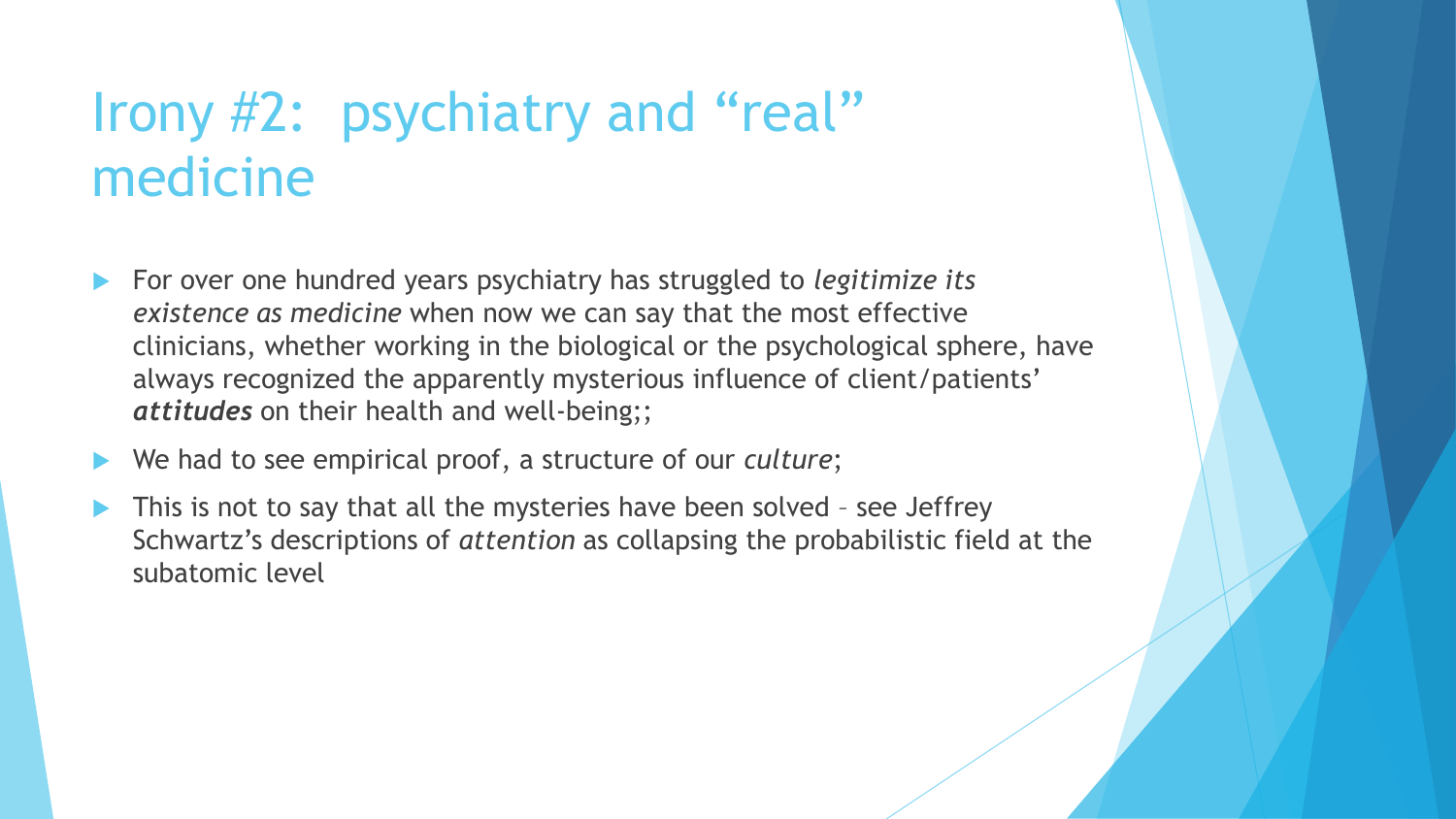## **Conclusion**

- Psychological counseling *changes the brain*, as does any chemical or biological or lifestyle intervention;
- ▶ The nature of our relationships with client/patients is itself a very significant variable in their healing, based on the alleviation of the stress response and the placebo effect;
- Let us *model* what we are learning about how the brain and the body, which cannot be separated functionally, are *expressions of our lifestyle and thought world*;
- Let us in this way be a source of *inspiration* and *encouragement* to our client/patients;
- Let us *advocate* for positive, healthy lifestyles and *community* conditions